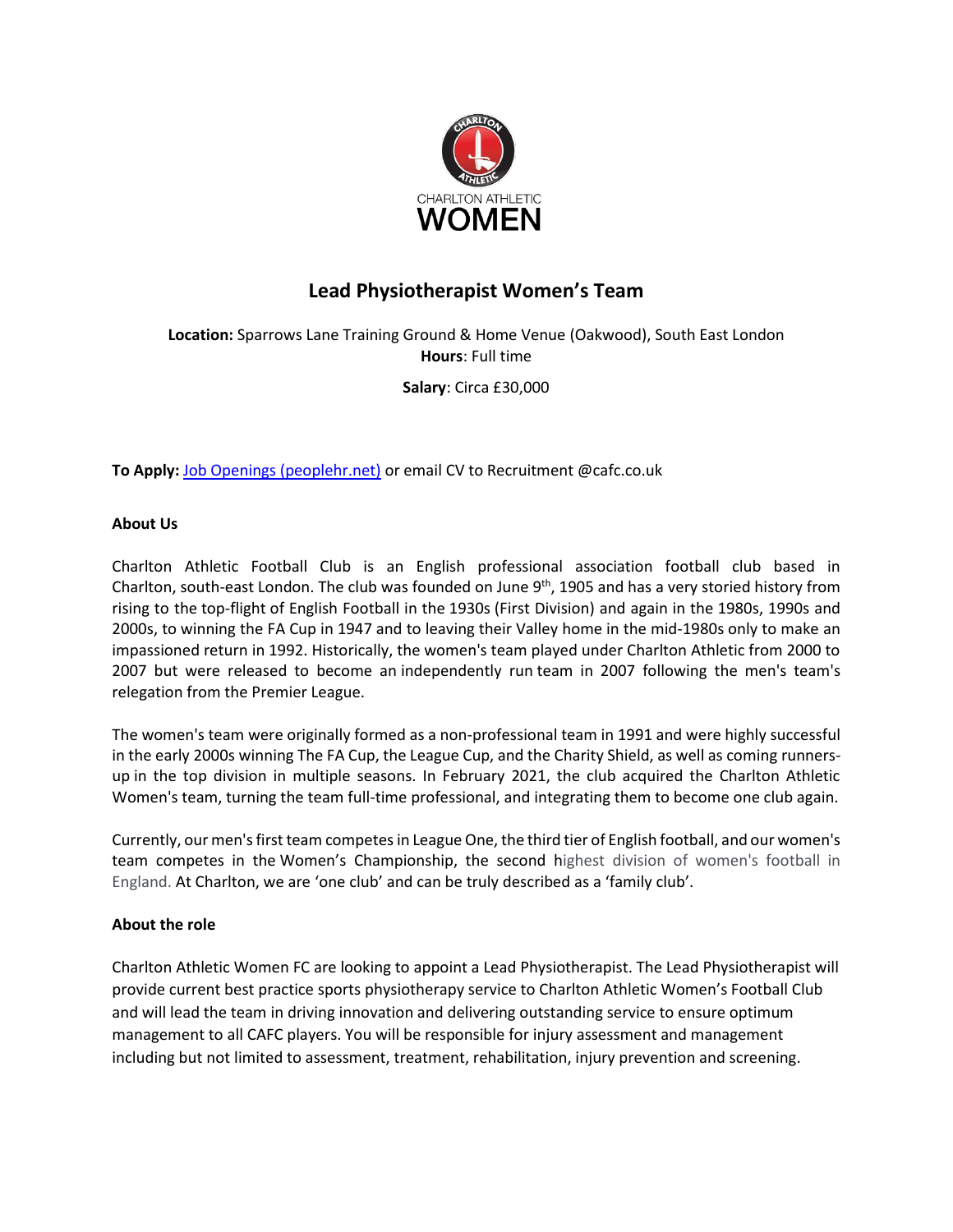You will manage all medical provision for the women's set up including making sure all other women's team have the relevant qualified therapists and medical staff for training and matches.

### **KEY RESPONSIBILITIES**

- Responsible for the day to day management of the first team medical department;
- Game day and training day role as the senior physiotherapist to diagnose and manage player injuries;
- Responsible on matchdays for pitch side first aid and emergency care including the systems and infrastructure required to ensure that these processes are supported, documented and reviewed appropriately, in collaboration with the rest of the Club medical staff.
- Day to day diagnosis and management of player injuries;
- Regular communication and discussion with first team management regarding CAFC playing list injury update and management;
- Collaborative decision making with first team manager and head of sports science in relation to players returning to train and play;
- Lead and manage physiotherapy and allied staff, including supervision and education of junior physiotherapists and sports therapist;
- Collaboration with sports science staff to develop and implement injury prevention strategies and programs for the playing squad;
- Maintain up to date physiotherapy records on an electronic database, exercising complete confidentiality regarding all players at all times;
- It is also essential you have a holistic treatment approach and an appreciation of long-term athlete development;
- Management decision making based on the long-term well-being of the player (duty of care);
- Continue to develop professionally to remain at the forefront of sports physiotherapy and player injury management.
- Attendance at any FA meetings, calls or conferences where required.
- Creation and regular review of any medical emergency action plan including training, Matchday (players, staff and spectators).

# **Person Specification**

- BSc Physiotherapy or equivalent;
- HCPC registered;
- Indemnity Insurance
- CSP registered;
- Advance Emergency Aid qualification ATMMiF

# **Specific Experience needed:**

- Previous experience of working within a professional sport environment;;
- Evidence of providing immediate assistance in a sporting environment;
- Excellent IT skills;
- Proficient in managing budgets is desirable;

# **Abilities/Skills/Knowledge required:**